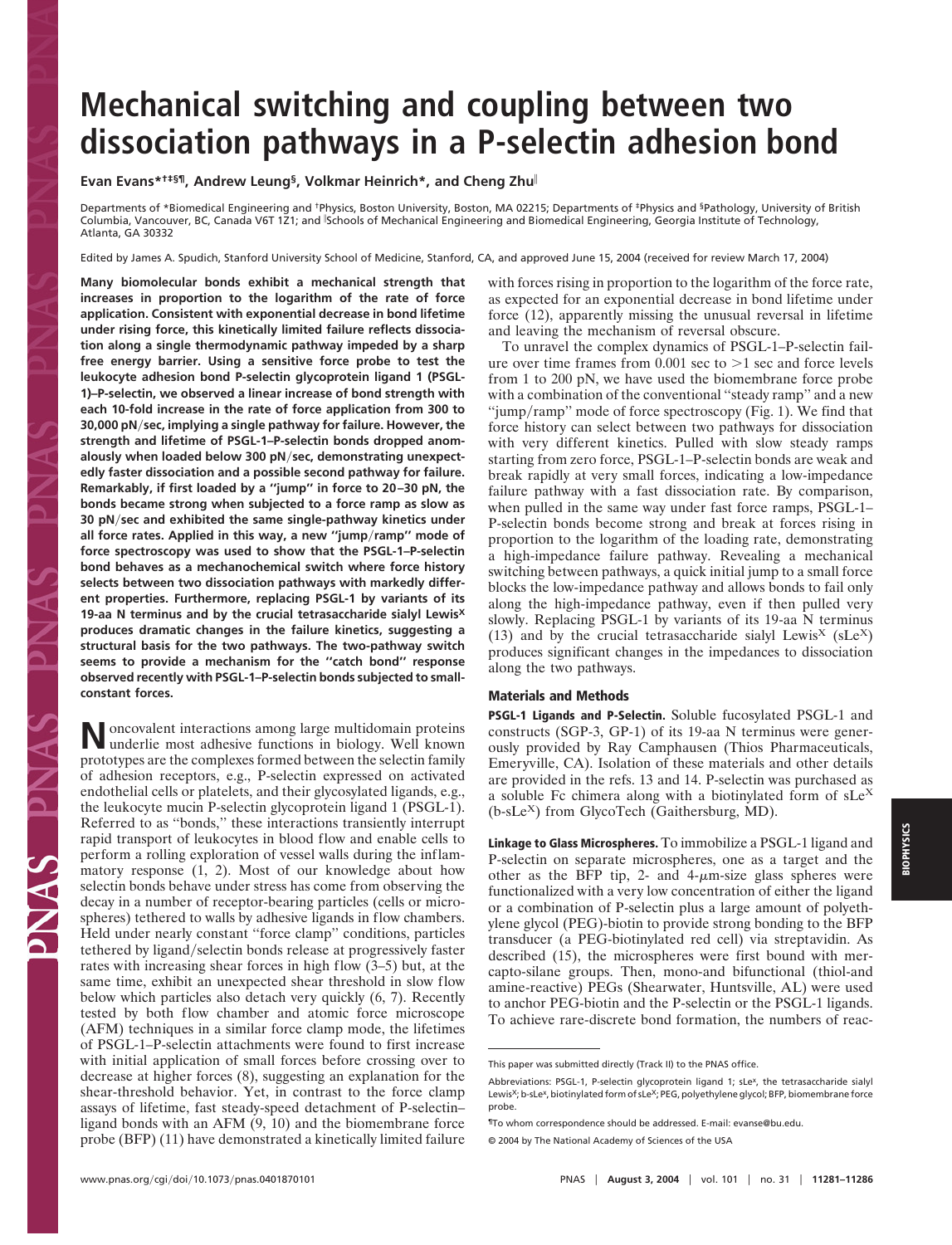

**Fig. 1.** Videomicrograph (*A*) of the BFP (labeled by the ''spring'' on the left) juxtaposed with a  $4-\mu m$  target microsphere; force-time plot ( $B$ ) from a steady ramp test of a P-selectin–PSGL-1 bond; force time plot (C) from a jump/ramp test of a P-selectin–PSGL-1 bond; comparison of the perceived frequencies (*D*) of BFP tip-target attachments in jump/ramp and steady ramp tests of Pselectin–PSGL-1 bonds. (*A*) Pressurized by pipette suction, a PEG-biotinylated red blood cell acts as the elastic transducer for force in the BFP. To form an active tip, a 2- $\mu$ m glass bead was bound with P-selectin ("green pins") as well as PEG biotin and then attached to the transducer with streptavidin. With the PSGL-1 ligands (''red wedges'') linked covalently to a target glass bead (on the right) in the same way, bonds to P-selectin were formed and broken by moving the target into and out of contact with the BFP tip by using a piezo-mounted pipette. (*B*) A steady ramp test shows the BFP response during target approach ''soft'' touch, then retraction at fixed speed. Formed at touch, a PSGL-1–Pselectin bond failed at ≈75 pN under the force ramp of ≈700 pN/sec. (C) A jump/ramp test shows the BFP response during target approach, touch, then a rapid retraction abruptly switched after 0.004 sec to slow retraction. Again formed at touch and surviving the jump in force (at  $\approx$  5,000 pN/sec), a PSGL-1–P-selectin bond failed at  $\approx$  50 pN under the final force ramp of  $\approx$  140 pN/sec. (D) Frequencies of tip-surface attachments in steady ramp tests appeared to increase with ramp rate (filled red triangles), whereas frequencies in the jump/ramp tests were essentially independent of ramp rate (open red triangles). The dotted red curve estimates the apparent frequency that would be perceived if some attachments went undetected under steady ramps within the first force bin ( $\approx$ 10–12 pN), assuming rapid dissociation ( $\approx$ 10 pN/sec) along a separate pathway that could be blocked by a 20- to 30-pN jump in force.

tive P-selectin (and ligand) sites were kept well below the detection limit of  $\approx 40/\mu$ m<sup>2</sup> in our fluorescence assay.

**BFP Instrument.** Assembly of the BFP force transducer begins by pressurizing a PEG-biotinylated red blood cell into a spherical shape with a micropipette and then attaching the streptavidinated/protein-decorated glass bead (left of Fig. 1A). The pipette suction sets the red cell membrane tension and, when scaled by a measured geometrical prefactor (16), establishes the BFP spring constant  $k_f$  (force/capsule extension) to an accuracy of  $10\%$  over a range of 0.2–2 pN/nm. Approach,

touch, and retraction of the target to/from the BFP tip are controlled by a computer-driven linear-piezo translator coupled to a micropipette that holds the target. The force history applied to a bond involves first selecting the BFP spring constant and then programming the time course for piezo retraction of the target bead after touch. Enabled by fast video processing, the BFP tip and target are tracked simultaneously along the pulling direction at time intervals of 0.0006 sec and at a displacement resolution of approximately  $\pm 5$  nm. The "steady ramp" mode (Fig. 1*B*) is performed by separation at constant speed  $V_t$  after 0.1 sec of "soft" (approximately  $-10$ pN) touch. In the "jump/ramp" mode (Fig. 1*C*), the "jump" in force is achieved by pulling at a very fast speed (typically  $\approx$  20,000 nm/sec, equivalent to a force ramp of  $\approx$  5,000 pN/sec) for a preset time (e.g., 5–6 msec to reach  $\approx$ 25 pN). Then, within 0.6 msec, the retraction speed is abruptly lowered to produce the desired slower ''steady ramp.'' Varying piezo retraction speeds from 40 to 33,000 nm/sec and BFP spring constants from  $0.25$  to  $1.54$  pN/nm, nominal force ramps can be programmed from  $\approx$ 10 to 50,000 pN/sec in experiments. The actual force rates  $r_f$  experienced by bonds are quantified by measuring the slope of the applied force versus time  $(\Delta f/\Delta t)$ . When pulled at extremely fast speeds  $\geq 20,000$  nm/ sec, a viscous contribution due to probe damping augments the BFP elastic force as described and quantified (15). Correction for the added-viscous force is made by using the product of the damping factor ( $\zeta \approx 0.0005$  pN-sec/nm) measured for the BFP and the pulling speed, i.e.,  $f \approx f_{\text{elastic}} + \zeta V_{t}$ . Up to  $\approx 1,000$  $pN/sec$  in loading rate, a BFP spring constant of  $k_f \approx 0.25$ pN/nm is used and sets the unaveraged force resolution at,  $SD \approx \pm 1$ –2 pN. At faster rates, the optimum conditions for both force resolution and damping are obtained by increasing the spring constant to values predetermined by the nominal loading rate (15), giving a resolution in force of  $\pm$  4–5 pN SD at 10,000 pN/sec and  $\pm$  10–11 pN SD at 30,000 pN/sec.

Tests of specific P-selectin interactions were performed in a microscope chamber that contained Hepes 10 mM, NaCl 150 mM, and 1 mM CaCl<sub>2</sub>. The impingement force at surface touch is set by feedback control to  $\approx -10$  ( $\pm$  1) pN and typically held for 0.1 sec (see Fig. 1 *B* and *C*). In the tests reported here, the ratios (frequencies) of specific tip-surface attachments ranged from ≈1–4 per 10 touches in repeated bead–bead contacts. For controls, P-selectin probes were tested against nonspecific PEGprotein beads in  $Ca^{2+}$  and against PSGL-1 beads in  $Ca^{2+}$  free buffer plus 10–20 mM EDTA. In both controls, the frequencies of attachments dropped to  $\approx$  2–3 per 100 touches, and the attachments broke at small force, confirming that the interactions between PSGL-1 and P-selectin beads were specific in the presence of calcium.

### **Results**

**Failure of P-Selectin–PSGL-1 Bonds Under Steady Ramps of Force.** We first probed P-selectin–PSGL-1 bonds by linear force ramps *rf* ( $pN/sec$ ). Over a large range from 300 to 30,000  $pN/sec$ , all of the rupture force histograms exhibited a prominent peak. Seen emerging in Fig. 2*B* and fully formed in Fig. 2*C*, the similarly shaped peak shifted to higher force in direct proportion to  $Log_e(r_f)$ , consistent with previous fast-loading experiments (9– 11). The dashed red curves in Fig. 2 *B* and *C* show probability densities for kinetically limited failure (11, 12) predicted by a failure rate that increases exponentially under force, i.e.,  $k_{\text{rup}}(f) = (1/t_{\text{off}}) \exp(f/f_{\beta})$ . A simple generic function,  $p(y) =$  $\exp[y - \exp(y) + 1]$ , was used to obtain the force distribution at each loading rate  $r_f$  through the parameterization,  $y = f/f_\beta$  – Log[ $r_f/(f_\beta/t_{\rm off})$ ]. Consistent with the model postulated by Bell many years ago (17), this generic distribution is the characteristic signature for dissociation along a single pathway impeded by a sharp free-energy barrier (12). Accordingly, the rate of failure or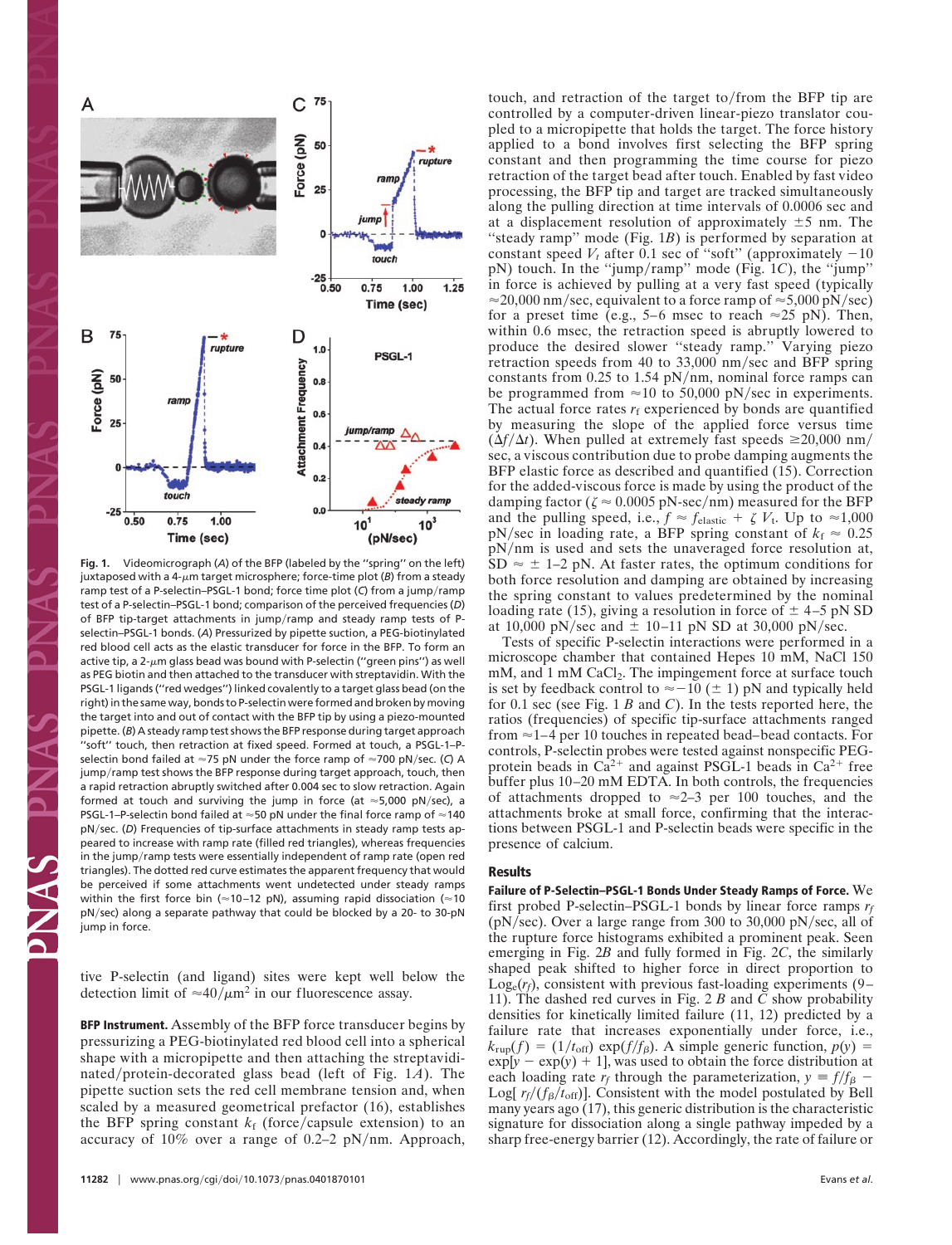

**Fig. 2.** Force histograms for PSGL-1–P-selectin bonds ruptured under steady ramps (A–C) and under jump/ramps (D–F). Forces in the first bin include tests without detection of an attachment, which causes the first bin (magenta) to rise off-scale. As shown by a 40–45% attachment frequency for *D*–*F* in contrast to <10% for *A*, ≈25% for *B*, and ≈33% for *C*, the quick initital jumps in force to ≈20–30 pN captured numerous bonds otherwise missed because of fast failure along a low-impedance pathway within the time increment defined by the first bin (see Fig. 1*D*). (The few bonds that broke during the jump phase are shown by the dark bins in *D*–*F*.) After force jumps or under fast steady ramps, the force distributions are seen to agree with the probability densities (dashed red curves) predicted for kinetically limited failure along a single pathway (labeled 2) defined by the failure rate,  $k_{2\text{rup}}$   $\approx$  (0.37  $\pm$  0.07pN/sec) exp(f/18  $\pm$ 0.5 pN). Superimposed as solid black curves are the probability distributions computed by using the master equation for the two-pathway switch described in the text. To match the histograms for both steady ramp and jump/ramp modes at all loading rates, the two-pathway dissociation was modeled by a fast rate of *k*<sub>1rup</sub> ≈ 8–12 pN/sec along low-impedance pathway 1 and a switch to high-impedance pathway 2 in the range of  $\approx$ 20–25 pN. [It appears that a few (20% in all cases) double bonds led to the small tails of very high forces, as shown by the predicted distribution added to the histogram in *F*.]

"off rate" increases *e*-fold when force reaches a scale  $f_\beta$  defined by the ratio of thermal energy  $k_BT$  ( $\approx 4.08$  pN nm at room temperature) to the average length  $x_\beta$  gained in the pulling direction upon passing the barrier, i.e.,  $f_\beta = k_B T / x_\beta$ . For a steady ramp of force and an exponential dependence on force, the failure rate increases exponentially with time, which leads to a single peak in the probability density at force  $f_\beta$   $\text{Log}[r_f/(f_\beta/t_{\text{off}})].$ Hence, the upward shift in histogram peaks from  $\approx 70$  to  $> 150$ pN over a range of force rates from  $\approx 300$  to 30,000 pN/sec implied a force scale of  $f_\beta \approx 18 \pm 0.5$  pN (equivalent to a length  $x\beta \approx 0.226 \pm 0.01$  nm) for exponentiation of kinetics that appeared to begin from an unstressed rate of  $1/t_{\text{off}} \approx 0.37 \pm 1.0$ 0.07/sec for dissociation along the single pathway. As shown by the dashed red curves in Fig. 2, probability densities calculated with these parameters closely match the force statistics local to histogram peaks, which supported the exponential model for increase in failure rate under fast loading conditions (see *Supporting Text* and Fig. 6, which are published as supporting information on the PNAS web site, for details on the method used to fit distributions to the measured force histograms.)

Based on the fast steady ramp experiments, the rates of PSGL-1–P-selectin bond failure were found to rise significantly from  $\approx$ 17/sec at 70 pN to  $>$ 1,400/sec at 150 pN. On the other hand, for the kinetics of failure along this single pathway to be consistent over all rates, the positions of the most frequent rupture force in force histograms should continue to move down in proportion to the logarithm of loading rate and then reach zero force at a steady ramp equal to the force scale  $f\beta$  multiplied by the unstressed off rate  $1/t_{\text{off}}$ , i.e.,  $r_f$ <sup>o</sup> =  $f_\beta/t_{\text{off}}$  $\approx$  6 pN/sec. Contrary to this expectation, the most frequent forces for PSGL-1–P-selectin failure (distribution peaks) remained at zero force for ramps up to nearly 300 pN/sec (e.g., note the large peak near zero force for 240 pN/sec in Fig. 2B), even while a prominent second peak began to appear. In addition, the prominent peak completely vanished with ramps below 100 pN/see (see Fig. 2A) and, as illustrated in Fig. 1D, the apparent frequency of attachment dropped dramatically.

**Tests of P-Selectin–PSGL-1 Bonds Under Steady Ramps After a Jump in Force.** The disappearance of bond strength under slow loading, the coexistence of two force peaks at intermediate loading rates, and finally, a paramount single peak moving to higher force under fast loading, all provided strong evidence for the existence of two failure pathways consistent with the biphasic dependence of lifetime on force that was observed previously under force clamp conditions (1). Still, the separate kinetic properties of the pathways remained to be defined. The crucial question was whether the pathways emanated from one or two distinct bound states, the later offering a possibility to switch from one failure pathway to the another.

To test the origin of two-pathway dynamics, we probed PSGL-1–P-selectin bonds with the new "jump/ramp" mode (see Fig. 1*C*). As shown by the rupture force distributions in Fig. 2 *D–F*, failure along the low-impedance pathway seemed to almost completely vanish when a steady ramp was preceded by a rapid jump to 20–30 pN within 5–6 msec. After fast jumps in force, continued pulling with even slow ramps produced force distributions that were in agreement with the generic probability density  $p[y(f)]$  for kinetically limited failure along a single high-impedance pathway, which now covered a span in force rate from  $\approx 30$  to 30,000 pN/sec. Varying the jump heights between 10 and 40 pN, we found that a jump to 20–30 pN effectively prevented attachments from quickly failing and, at the same time, increased the apparent frequency of attachment to a level nearly independent of the force rate as shown in Fig. 1*D*. Evidently captured by the force jump, the bonds were then restricted to fail along a single pathway impeded by a sharp free-energy barrier in the pulling direction. Thus, the combination of steady ramp and jump/ramp tests demonstrated the operation of a switch between the two dissociation pathways triggered by fast application of 20–30 pN of force to the bond.

**Modeling the Dynamics of Pathway Switching.** To quantify the dynamics of switching between pathways, we used a model that assumes that bond failure originates from two possible boundstate configurations defined by the occupancies  $S_1(t)$ ,  $S_2(t)$ , and proceeds to failure through two forward-unbinding events at rates *k*1rup, *k*2rup. For a low probe spring constant as used here, rebinding becomes extremely unlikely as pulling force rises above  $\approx$ 10 pN (11). So the likelihood of bond survival over time  $[S_B(t) = S_1 + S_2]$  is described by a first-order master equation that involves only unbinding from each configurational state,

$$
dS_{\rm B}/dt = -[k_{1\rm rup}S_1 + k_{2\rm rup}S_2].
$$

However, the possibility of inner conversion or exchange between the two bound states adds an additional complexity represented by two more rates  $k_{12}$ ,  $k_{21}$  that govern the exchange between states,  $\pm (k_{21}S_2 - k_{12}S_1)$ . As a result, the master equation for bond survival is split into two separate equations describing the evolution of each bound state (see *Supporting Text*). In general, analysis of data using these two equations can be very challenging given four transition rates  $(k_{1\text{rup}}, k_{2\text{rup}}, k_{12})$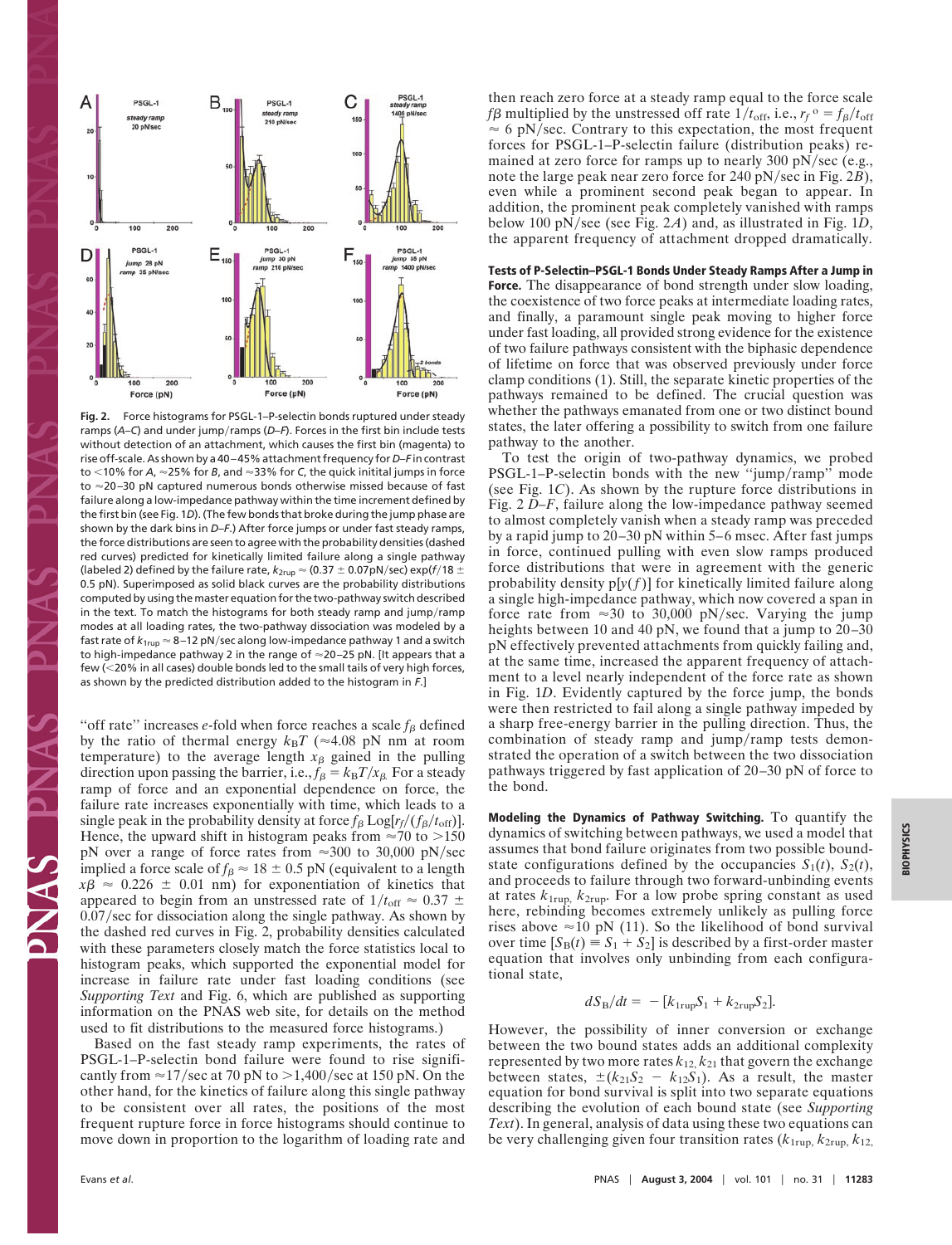$k_{21}$ ) with arbitrary dependencies on force. Yet, guided by the clear demonstration of a high-impedance pathway under fast steady ramps and in all jump/ramp tests, we assumed that the failure rate along this pathway (labeled 2) could be defined by the exponential,  $k_{2\text{rup}} \approx (0.37/\text{sec}) \exp(f/18 \text{ pN})$ . Doing so, we then found that all force histograms from both testing modes could be matched over the entire range of loading rates by simply  $(i)$  treating the failure rate  $k_{1\text{rup}}$  along the lowimpedance pathway 1 as effectively constant and (*ii*) postulating that the inner conversion between bound states is very fast. In this way, the bound states were assumed to remain thermally equilibrated with an initial occupancy ratio set by a small difference  $\Delta E_{21}$  in energy level between the states. To provide a simple mechanism for pathway switching, the energy difference between bound states was assumed to shift in proportion to force as a consequence of a small length  $\Delta x_{12}$ gained in the transition from state 1 to state 2. Thus, beginning from the unstressed ratio defined by  $\Phi_o \equiv \exp(\Delta E_{21}/k_B T)$ , the occupancies of the two bound states shift with increase in force to follow the ratio,

$$
S_1/S_2 \approx k_{21}/k_{12} \equiv \Phi_o \exp(-f/f_{12}).
$$

The force scale  $f_{12} = k_B T / \Delta x_{12}$  governs the force span for changing the occupancy ratio by *e*-fold; therefore, the initial difference in energy level and the force  $f_{12}$  define an equaloccupancy crossover at the force,  $f_{196} = f_{12} (\Delta E_{21}/k_B T)$ . With rapid inner conversion between states and deterministic switching by force, the likelihood of bond survival  $(S_1 + S_2)$  in two-pathway failure is reduced to a single first-order differential equation in time governed by an effective force-dependent rate of failure,

$$
dS_{\rm B}/dt \approx -[k_{1\rm rup}\Phi_o + k_{2\rm rup}\exp(f/f_{12})]S_{\rm B}(t)/[\exp(f/f_{12}) + \Phi_o].
$$

Specifying the force history  $f(t)$ , this equation was integrated to provide the probability densities that were fit to the rupture force histograms for all ramp rates in both modes of force application (illustrated in *Supporting Text*). The close agreement is demonstrated by the black solid curves in Fig. 2 (and later in Fig. 4 *A–D*). Given the exponential relation found for the failure rate  $k_{2\text{rup}}$  along pathway 2, these correlations yielded a failure rate along the low-impedance pathway 1 of  $k_{1\text{rup}} \approx 8\text{--}12/\text{sec}$ . Switch from pathway 1 to pathway 2 was found to occur within a small span of force set by  $f_{12} \approx 4-6$  pN and centered at a crossover  $f_{\otimes} \approx 20-24$  pN. From the ratio of crossover force  $f_{\otimes}$  to  $f_{12}$ , the difference in energy between the two bound states was estimated to be small,  $\Delta E_{21} \approx 4-5 k_{\rm B}T$ , which is clearly consistent with the hypothesis of rapid inner conversion.

Cumulated in the plot shown in Fig. 3*A*, the most frequent forces in histograms remain at zero (green truncated wedges) for slow loading rates and then at  $\approx$ 300 pN/sec, shift abruptly to  $\approx$ 70 pN to follow a linear proportionality to Log<sub>e</sub>(ramp rate) with faster loading speeds (red solid triangles). The abrupt transition in bond strength is the dynamical consequence of the switch between failure pathways under steady ramps. Also plotted in Fig. 3*A*, the most frequent forces from jump/ramp histograms (red open triangles) follow the same linear dependence on Loge(*rf*) but beginning from a slow loading rate of 35 pN/sec. Taken together, the dynamical transition at  $\approx$ 300 pN/sec and its suppression by a fast jump to 20–30 pN are direct manifestations of a switch between the two dissociation pathways. Fig. 3*B* shows a conceptual energy landscape consistent with the phenomenology of the twopathway switch.



**Fig. 3.** The most frequent forces (highest peaks in histograms) obtained from steady ramp and jump/ramp tests of PSGL-1–P-selectin bonds are plotted as functions of  $log_{10}($ ramp rate). Conceptual energy landscape for a twopathway switch. In *A*, the solid green wedges and solid red triangles are the force positions for the highest peaks under steady ramps (see Fig. 2 *A*–*C*), which show an abrupt change in the expected value of bond strength (from solid green wedges to solid red triangles) near 300 pN/sec. The open red triangles are force positions for the single peaks found in histograms under steady ramps after jumps to  $\approx$ 20–30 pN. Continuing the linear proportionality down to  $\approx$ 35 pN/sec, the most frequent rupture forces in jump/ramp tests overlap precisely with the solid red triangles at loading rates  $>$ 300 pN/sec. Consistent with the dynamical transition in bond strength under steady ramp loading, jumps to  $\approx$ 20-30 pN in  $\leq$ 0.01 sec blocked access to the initial low-impedence pathway, allowing failure only along the high-impedance pathway. In our model of the two-pathway switch, the initial pathway is closed off when the occupancy ratio of the two bound configurations is quickly inverted. (*B*) Conceptual energy contours along two pathways in configuration space originating from separate bound states that couple in different ways to the pulling force, as modeled by the single master equation in the text. The energy contour along pathway 1 is viewed as essentially orthogonal to the pulling direction, so that force has little effect on failure rate. In contrast, the energy contour along pathway 2 is aligned significantly with the pulling direction (but need not be coparallel). Key to the switching mechanism, the small difference in energy levels between the two bound states is shifted by the force from favoring pathway 1 to pathway 2.

**Probing the Structural Determinants of Pathway Switching.** To examine the role of ligand structure in the two pathway dissociation, we replaced PSGL-1 by variants of its 19-aa N terminus and the tetrasaccharide b-sLe<sup>X</sup>. Requiring  $Ca^{2+}$  like native PSGL-1 interactions, the 19-aa N terminus has been shown to be sufficient for binding to P-selectin provided that a fucosylated and sialylated oligosaccharide (related to  $sLe^{X}$ ) is present at Thr-16 (14). Moreover, the binding affinity is enhanced to varying degrees by sulfation (13, 18, 19) of three tyrosine residues at positions 5, 7, and 10. Therefore, we tested strengths of P-selectin bonds to two 19-mer polypeptides linked with  $sLe^{X}$  at the Thr-16 position (13), one fully sulfated at all three tyrosines (called SGP-3) and the other with no tyrosine sulfation (called GP-1), and also to the simple carbohydrate  $b$ -sLe<sup>x</sup>.

Probed by steady ramps between 100 and 50,000 pN/sec, force distributions for SGP-3 bonds to P-selectin were found to be similar to those obtained for PSGL-1 yielding the same two pathway behavior with almost the same rate of failure for the low-impedance pathway 1 (cf. Fig. 4 *A* and *B*). Even so, there were modest changes in the parameters describing the highimpedance pathway 2,  $f_\beta \approx 16 \pm 0.5$  pN and  $1/t_{\text{off}} \approx 0.2 \pm 0.5$ 0.1/sec. In contrast, major changes were found in steady ramp tests of GP-1 and b-sLeX bonds to P-selectin. First, for GP-1, there was a large increase in the fraction of bonds failing near zero force even under fast ramps of  $\approx 10^3$  pN/sec, indicating a very fast dissociation along the low-impedance pathway 1, but at the same time, a prominent peak appeared signifying a highimpedance pathway as for PSGL-1–P-selectin (cf*.* Fig. 4*D*). When correlated to the two-pathway model (cf. Fig. 4 *C* and *D*), quite different parameters were needed to match the GP-1–P-

S N N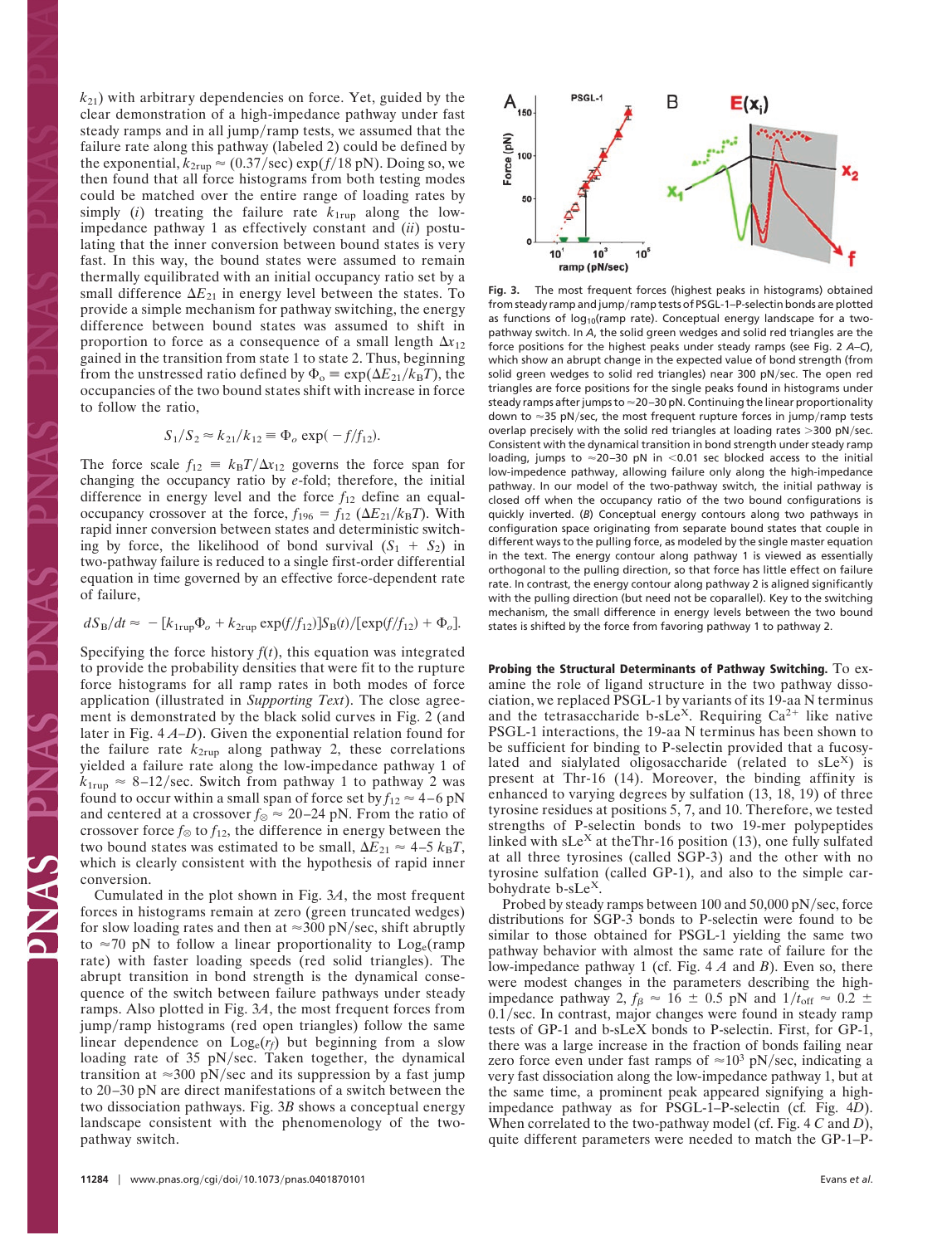

**Fig. 4.** Force histograms obtained from steady ramp tests of SGP-3–P-selectin bonds (A and *B*), GP-1–P-selectin bonds (C and *D*), and b-sLe<sup>X</sup>–P-selectin bonds (*E* and *F*). Superposed in *A*–*D* are the probability distributions computed for the two-pathway switch (solid dark curves) as well as the kinetically limited pathway distributions (dashed red curves). (*A* and *B*) Match of the twopathway model to the data for SGP-3–P-selectin bonds gave parameters similar to those obtained for PSGL-1–P-selectin bonds (see Fig. 6): i.e., a rate of  $k_{1\text{rup}} \approx$  7–13/sec for dissociation along the first pathway and switch to the second pathway above  $\approx$ 20–30 pN defined by the failure rate,  $k_{\sf 2rup}$   $\approx$  (0.2  $\pm$ 0.1/sec)  $exp(f/16 \pm 0.5 \text{ pN})$ . (*C* and *D*) Optimal match to the data for GP-1–Pselectin bonds yielded a rate of  $k_{1\text{rup}}$   $\approx$  50  $\pm$  10/sec along pathway 1, followed by a switch to pathway 2 above  $\approx$ 20 pN defined by the rate  $k_\mathrm{2rup} \approx$  (0.3  $\pm$ 0.1/sec) exp( $f/14 \pm 0.5$  pN). (*E* and *F*) Superimposed (dotted red curve) on the data for b-sLe<sup>X</sup>-P-selectin bonds are probability densities for a single kinetically limited pathway defined by the failure rate  $k_{\text{rup}} \approx$  (90  $\pm$  10/sec) exp(f/  $20 \pm 1$  pN). Also shown in *E* is the broadening (dotted blue curve) expected from error ( $\sigma_{\sf exp}$   $\approx$   $\pm$  10–11 pN) in force detection with the large BFP stiffness needed for ultrafast loading. Similarly, a gap appears between the magenta bin and the lowest forces detected because of the limitation by video framing rate ( $\approx$  1,500/sec) at very fast pulling speeds. [Again, a few (<20% in all cases) double bonds seem to account for the tails of very high forces, as shown by the predicted distribution added to the histogram in *F*.]

selectin distributions over the range of steady ramps from  $\approx$  100 to 10,000 pN/sec. Most significant, the rate of GP-1–P-selectin failure along the low-impedance pathway 1 was found to be 5-fold faster ( $k_{1\text{rup}} \approx 50 \pm 10/\text{sec}$ ) than for PSGL-1–P-selectin. Also, the switching between pathways seemed to occur at a slightly lower force, and again, the force scale for exponentiation of the rate along the high-impedance pathway 2 was lower than for PSGL-1–P-selectin, i.e.,  $f_\beta \approx 14 \pm 0.5$  pN. Next, for s-Le<sup>X</sup> bonds to P-selectin, the most striking outcome was that only a single failure pathway could be detected in tests. Indeed, force peaks moved above zero force only when the  $s$ -Le<sup>X</sup>–P-selectin bonds were subjected to very fast loading rates of 8,000 pN/sec and  $40,000 \text{ pN/sec}$  (Fig. 4 *E* and *F*). Intriguingly, the force distributions look like phantom images of the high-impedance pathway in PSGL-1–P-selectin, exhibiting a similar shift ( $f_\beta \approx$  $18-20$  pN) of the peak location with change in  $Log_e$ (ramp rate). Concomitantly, nearly 100-fold faster ramps were required to reach strengths comparable to PSGL-1–P-selectin interactions, and an unstressed failure rate of  $\approx 90-100/\text{sec}$  was needed to correlate the kinetically limited probability density to the force histograms (compare dotted red curves in Fig. 4 *E* and *F*). To emphasize the differences between P-selectin bonds to PSGL-1,  $GP-1$ , and  $sLe<sup>X</sup>$ , the mean lifetimes derived from the analyses of failure statistics are plotted as continuous functions of force in Fig. 5*A*.



Fig. 5. The mean lifetimes of PSGL-1-P-selectin, GP-1-P-selectin, and b-sLe<sup>X</sup>-P-selectin bonds plotted as continuous functions of force (*A*) and correlation of the two-pathway model to the mean lifetimes measured for neutrophil and PSGL-1 bead tethers to P-selectin in aflow chamber under different shear rates (data from ref. 8) (*B*). (*A*) Needed to match histograms under steady ramp and jump/ramp force histories (see legend of Fig. 2 for PSGL-1–P-selectin and legend of Fig. 4 for GP-1-P-selectin and b-sLe<sup>X</sup>-P-selectin), the mean rates of failure are continuous functions of applied force, the reciprocals being equivalent to the mean lifetimes expected at constant force. The red dashed line defines the lifetime if restricted to dissociation along the high-impedance pathway for PSGL-1–P-selectin. (*B*) Using the force scale  $f_\beta = 18$  pN for rate exponentiation along pathway 2, the two-pathway model was fit to the data from ref. 8, assuming that the cell and bead attachments in the flow chamber experiments were held by an average of two bonds. The solid black curve shows the lifetime for one bond predicted by the two-pathway parameters:  $k_{1\text{rup}} \approx 7/\text{sec}$ ,  $k_{2\text{rup}} = (0.45/\text{sec}) \text{exp}(f/18 \text{ pN})$ , and a crossover in force at ≈15–20 pN. The dashed black curve shows the lifetime  $\langle t \rangle$  expected for two of these bonds that equally share the force f and fail randomly; i.e.,  $\langle t \rangle = [k_{\text{rup}}(f)]$ + 2  $k_{\text{rup}}(f/2)]/[2 k_{\text{rup}}(f) k_{\text{rup}}(f/2)]$ , where  $k_{\text{rup}}(f)$  defines the failure rate for one bond.

#### **Conclusions and Discussion**

Perhaps similar in design, both P- and L-selectin bonds have exhibited an unexpected rise and fall of lifetime when tested under constant force–clamp conditions (cf*.* Fig. 5*B*; refs. 8 and 20). Labeled as a ''catch-slip'' bond, this type of phenomenological behavior was proposed in a model proposed by Dembo *et al.* (21) many years ago. It was thought that pulling with small force could first tighten a bond, extending its lifetime, and then higher forces could lower a principal energy barrier to speed up failure of the bond. Here, probing PSGL-1–P-selectin bonds with "steady ramp" and "jump/ramp" modes of force spectroscopy, we have shown that the ''catch-slip bond'' behavior arises from a mechanochemical switch, and that the switching dynamics involve an important coupling between molecular components of the PSGL-1 N-terminal binding domain. Of particular note is that  $sLe^{X}-P$ -selectin bonds, although strong only under very fast loading, seem to fail along a single dissociation pathway. Yet, even with no tyrosine sulfation, the combination of polypeptide and carbohydrate branches in GP-1 enables two-pathway switching. As an indication of the important coupling between the N-terminal branches, the failure rate along the high-impedance pathway in GP-1–P-selectin is slowed 100-fold relative to that in sLe<sup>X</sup>–P-selectin interactions, leading to much greater strength under fast loading. Although GP-1 lacks the numerous sites for hydrogen bonding and water bridges provided by tyrosine sulfates, x-ray crystallographic studies of SGP-3 (13) suggest that several nonpolar interactions may still remain between the peptide branch and the lectin domain of P-selectin as well as a couple of hydrogen bonds. Perhaps these residual interactions strengthen the carbohydrate interaction. However, the lack of tyrosine sulfation is also significant and seems to impact bond lifetime under slow loading perhaps by increasing impedance along the initial-fast pathway. The mechanical strengthening of